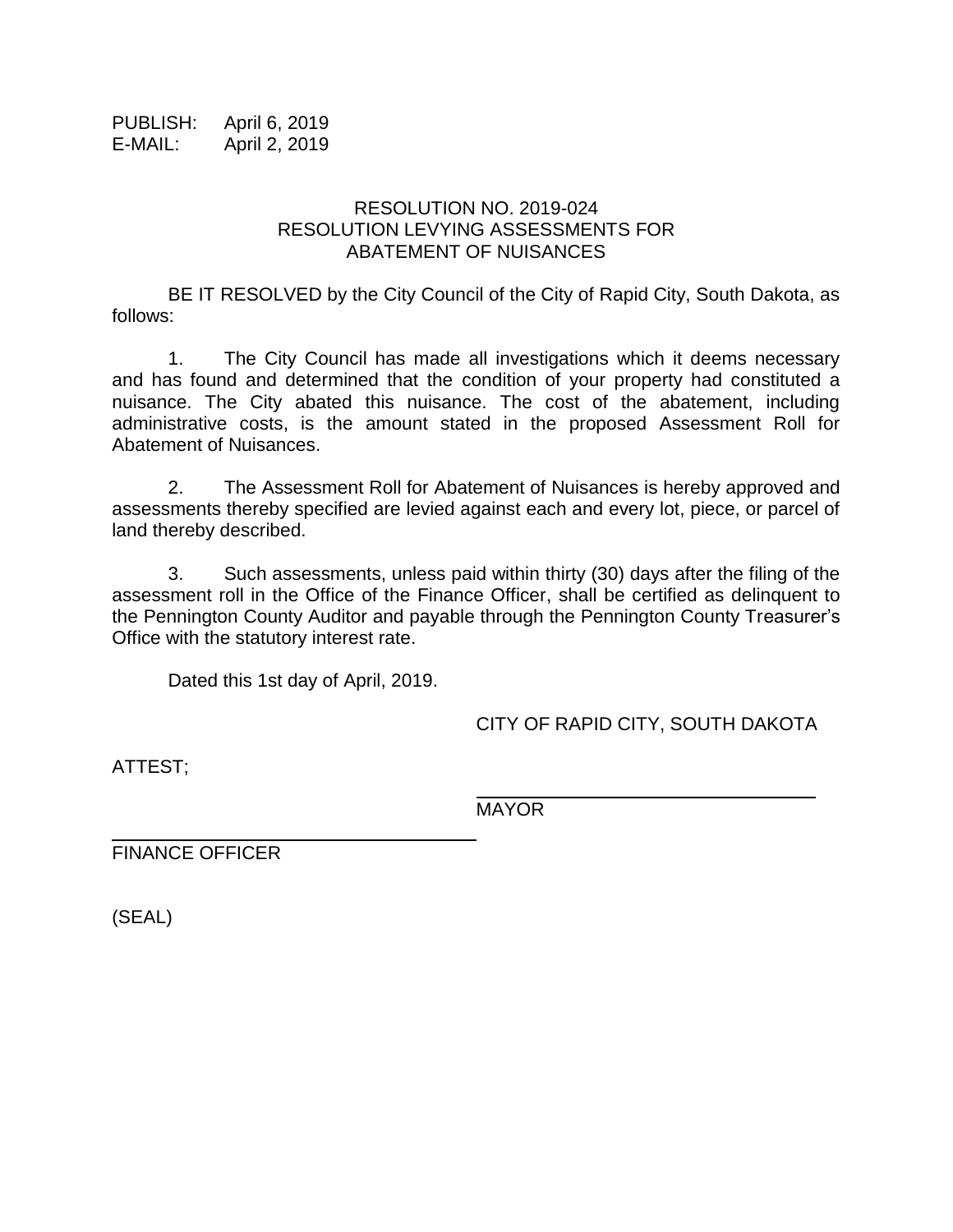## ASSESSMENT ROLL FOR ABATEMENT OF NUISANCES Resolution (2019-024)

| <b>CUSTOMER</b><br><b>NAME</b>                               | ID#   | <b>MAILING</b><br><b>ADDRESS</b>                                        | <b>CLEAN UP ADDRESS</b>       | <b>LEGAL</b><br><b>DESCRIPTION</b>                                                                              | <b>FINAL</b><br><b>AMOUNT</b><br><b>DUE</b> |
|--------------------------------------------------------------|-------|-------------------------------------------------------------------------|-------------------------------|-----------------------------------------------------------------------------------------------------------------|---------------------------------------------|
| <b>ENGEBRETS</b><br>ON,<br><b>HEATHER</b>                    | 23043 | 206 W<br>LAUREL ST,<br>GILLETTE,<br>WY 82718                            | 601 FAIRMONT<br><b>COURT</b>  | LOT 1A REV;<br><b>FAIRMONT</b><br><b>BLVD</b>                                                                   | $\overline{\$}$<br>187.00                   |
| <b>MDC COAST</b><br>2 LLC                                    | 36856 | 11995 EL<br><b>CAMINO</b><br>REAL, SAN<br>DIEGO, CA<br>92130            | 1902 MT<br><b>RUSHMORE RD</b> | LOT 1-5 &<br>1/2<br><b>VACATED</b><br><b>ALLEY LESS</b><br>LOT H <sub>1</sub> :<br><b>BLOCK 1; ST</b><br>ELMO#2 | $\mathfrak{S}$<br>237.00                    |
| VOET, JOHN                                                   | 34503 | 1356<br><b>PANORAMA</b><br>CIRCLE,<br><b>RAPID</b><br>CITY, SD<br>57701 | 824 HERMAN ST                 | LOT 16-17;<br>$BLOCK 4$ ;<br><b>WISE'S ADD</b>                                                                  | $\overline{\mathcal{S}}$<br>187.00          |
| BARNEY,<br><b>CAROL S</b>                                    | 26792 | 831<br><b>HOLCOMB</b><br>AVE, RAPID<br>CITY, SD<br>57701                | 831 HOLCOMB                   | $LOT 1-2;$<br>BLOCK 2;<br><b>NORTH</b><br><b>RAPID ADD</b>                                                      | $\overline{\mathcal{S}}$<br>187.00          |
| STEVENSON,<br><b>JAMAR A</b>                                 | 57060 | 111 E<br><b>MONROE</b><br>ST, RAPID<br>CITY, SD<br>57701                | 111 E MONROE<br><b>ST</b>     | LOT $5$ ;<br>BLOCK 16;<br><b>WISE'S ADD</b>                                                                     | $\mathfrak{S}$<br>217.00                    |
| CASEY,<br><b>MACKENZIE</b><br>R                              | 20031 | 4038 W<br>MAIN,<br><b>RAPID</b><br>CITY, SD<br>57702                    | <b>4038 W MAIN</b>            | <b>W50' OF</b><br><b>S286' OF</b><br>LOT 10;<br><b>ACRE</b><br><b>TRACT</b>                                     | \$<br>177.00                                |
| <b>REALTY</b><br><b>INCOME</b><br><b>PROPERTIES</b><br>4 LLC | 36324 | 600 LA<br><b>TERRAZA</b><br>BLVD,<br><b>ESCONDID</b><br>O, CA<br>92025  | 855 OMAHA ST                  | LOT 2 LESS<br>LOT <sub>H1</sub><br>(ALSO IN<br><b>SEC 35)</b><br><b>MADERA</b>                                  | $\mathfrak{L}$<br>342.00                    |